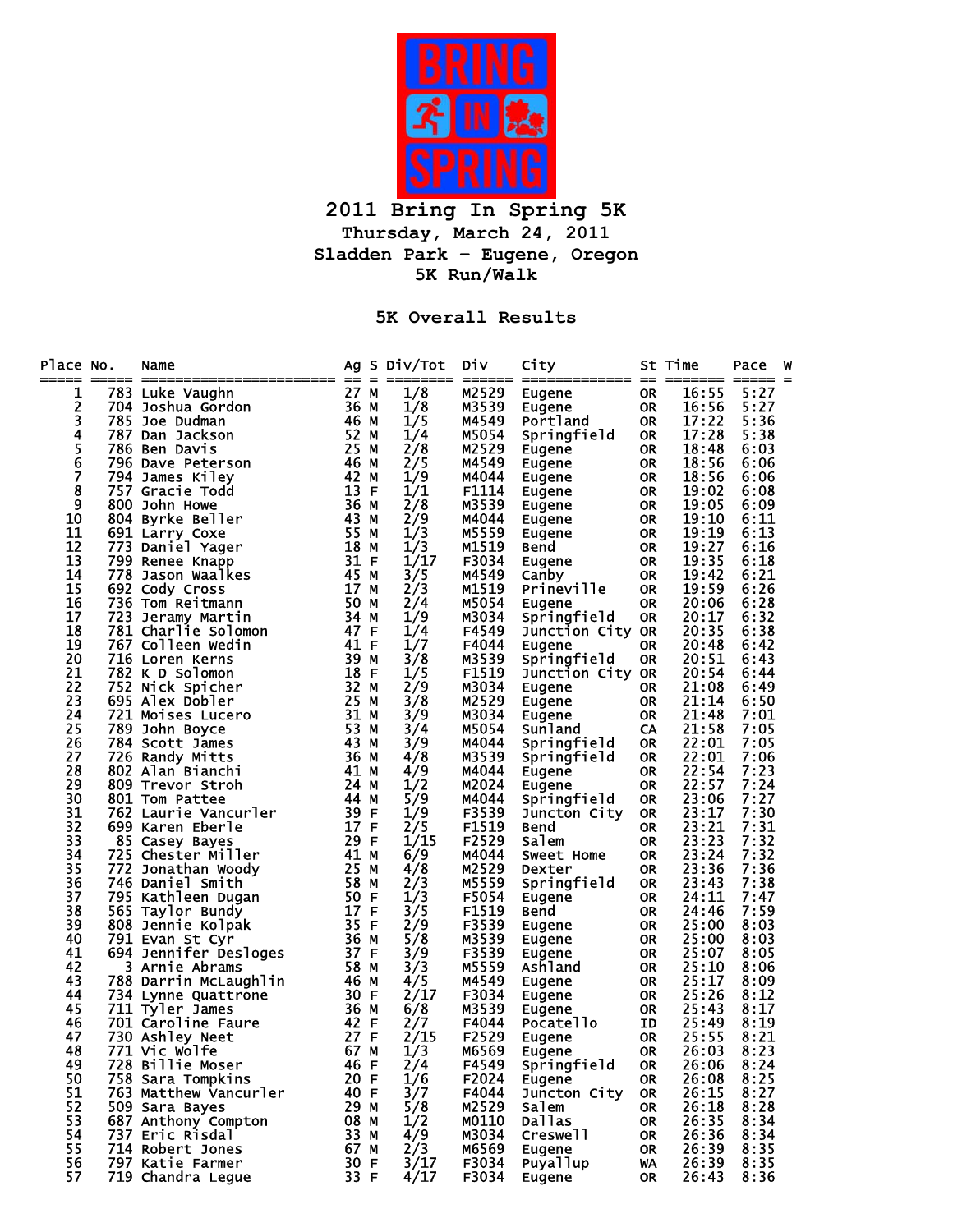| 58         | 754 Savannah Stalker                          |    | 17 F                 | 4/5            | F1519          | Prineville                | <b>OR</b>              | 27:12                                   | 8:45         |
|------------|-----------------------------------------------|----|----------------------|----------------|----------------|---------------------------|------------------------|-----------------------------------------|--------------|
| 59<br>60   | 49 Eric Anderson<br>798 Julie Arts            |    | 33 M<br>43 F         | 5/9<br>4/7     | M3034<br>F4044 | Eugene<br>Gladstone       | <b>OR</b><br><b>OR</b> | 27:21<br>27:26                          | 8:48<br>8:50 |
| 61         | 9<br>Brendan Abrams                           |    | 20 M                 | 2/2            | M2024          | Ashland                   | <b>OR</b>              | 27:29                                   | 8:51         |
| 62         | 715 Dena Keeler                               |    | 37<br>F              | 4/9            | F3539          | Springfield               | <b>OR</b>              | 27:48                                   | 8:57         |
| 63         | 688 Paul Compton                              |    | 30 M                 | 6/9            | M3034          | Dallas                    | <b>OR</b>              | 27:56                                   | 9:00         |
| 64<br>65   | 697 Mike Duncan<br>805 Mark Forrest           |    | 41<br>М<br>38 M      | 7/9<br>7/8     | M4044<br>M3539 | Eugene<br>Eugene          | <b>OR</b><br><b>OR</b> | 28:23<br>28:25                          | 9:08<br>9:09 |
| 66         | 696 Tera Dschaak James                        |    | 39<br>F              | 5/9            | F3539          | Eugene                    | <b>OR</b>              | 28:25                                   | 9:09         |
| 67         | 735 Michael Reep                              |    | 30<br>M              | 7/9            | M3034          | Springfield               | <b>OR</b>              | 28:25                                   | 9:09         |
| 68         | 759 Yvaughn Tompkins                          |    | 56 F                 | 1/4            | F5559          | Eugene                    | <b>OR</b>              | 28:27                                   | 9:10         |
| 69         | 779 Kira Benesh                               |    | 28<br>F              | 3/15           | F2529          | Eugene                    | <b>OR</b>              | 28:32                                   | 9:12         |
| 70<br>71   | 780 Sean Malone<br>755 Michael Stever         |    | 29<br>М<br>25<br>M   | 6/8<br>7/8     | M2529<br>M2529 | Eugene<br>Dexter          | <b>OR</b><br><b>OR</b> | 28:33<br>28:37                          | 9:12<br>9:13 |
| 72         | 724 Bethany Miller                            |    | 27<br>F              | 4/15           | F2529          | Marcola                   | <b>OR</b>              | 28:39                                   | 9:14         |
| 73         | 685 Patrick Callero                           |    | 26<br>M              | 8/8            | M2529          | Portland                  | <b>OR</b>              | 28:46                                   | 9:16         |
| 74         | 684 Jennifer Callero                          |    | 27<br>F              | 5/15           | F2529          | Portland                  | <b>OR</b>              | 28:46                                   | 9:16         |
| 75<br>76   | 764 Andy Vobora                               |    | 50<br>М              | 4/4<br>6/15    | M5054          | Juncton City              | <b>OR</b>              | 28:46<br>28:50                          | 9:16<br>9:17 |
| 77         | 727 Kristin Morgan<br>751 Tonya Spangler      |    | 28<br>F<br>39<br>F   | 6/9            | F2529<br>F3539 | Eugene<br>Veneta          | <b>OR</b><br><b>OR</b> | 28:51                                   | 9:17         |
| 78         | 793 Peter Howison                             |    | 62                   | 1/1<br>М       | M6064          | Florence                  | <b>OR</b>              | 29:37                                   | 9:32         |
| 79         | 756 Marie Sweeten                             |    | 30<br>F              | 5/17           | F3034          | Eugene                    | <b>OR</b>              | 29:57                                   | 9:39         |
| 80         | 718 Melissa Leach                             |    | 28<br>F              | 7/15           | F2529          | Springfield               | <b>OR</b>              | 30:09                                   | 9:43         |
| 81         | 703 Kim Forrest                               |    | 26<br>F              | 8/15           | F2529          | Eugene                    | <b>OR</b>              | 30:12                                   | 9:43         |
| 82<br>83   | 686 Cynthia Cavezza<br>770 Verna Wise         |    | F<br>32<br>49<br>F   | 6/17<br>3/4    | F3034<br>F4549 | Springfield<br>Eugene     | <b>OR</b><br><b>OR</b> | 30:13<br>30:24                          | 9:44<br>9:47 |
| 84         | 46 Mary Abrams                                |    | 58<br>$\mathsf F$    | 2/4            | F5559          | Ashland                   | <b>OR</b>              | 30:28                                   | 9:49         |
| 85         | 775 Jonathan Hebert                           |    | 15 M                 | 3/3            | M1519          | Springfield               | <b>OR</b>              | 30:42                                   | 9:53         |
| 86         | 760 Ted Utley                                 |    | 40 M                 | 8/9            | M4044          | Eugene                    | <b>OR</b>              | 30:42                                   | 9:53         |
| 87         | 17 Kayley Abrams                              |    | 17 <sub>2</sub><br>F | 5/5            | F1519          | Ashland                   | <b>OR</b>              | 30:51                                   | 9:56         |
| 88<br>89   | 803 Elyas Bianchi<br>792 Allison Putnam       |    | 11 M<br>27<br>F      | 1/1<br>9/15    | M1114<br>F2529 | Eugene                    | <b>OR</b><br><b>OR</b> | 31:06 10:01<br>31:16 10:04              |              |
| 90         | 749 Stephanie Sokolowski                      |    | 24 F                 | 2/6            | F2024          | Eugene<br>Eugene          | <b>OR</b>              | 31:16 10:04                             |              |
| 91         | 747 Douglas Smith                             |    | 40 M                 | 9/9            | M4044          | Springfield               | <b>OR</b>              | 31:24 10:07                             |              |
| 92         | 742 Jaclyn Semple                             |    | 32 <sub>2</sub><br>F | 7/17           | F3034          | Eugene                    | <b>OR</b>              | 31:54 10:17                             |              |
| 93         | 750 Lauren Sommers                            |    | 31<br>F              | 8/17           | F3034          | Eugene                    | <b>OR</b>              | 31:55 10:17                             |              |
| 94<br>95   | 744 Dana Sherman                              |    | 37<br>F<br>52        | 7/9<br>2/3     | F3539          | Eugene                    | <b>OR</b>              | 31:58 10:18                             |              |
| 96         | 790 Michelle Boyce<br>729 Terra Muir          |    | 25<br>F              | F<br>10/15     | F5054<br>F2529 | Sunland<br>Eugene         | CA<br><b>OR</b>        | 32:28 10:27<br>32:39 10:31              |              |
| 97         | 705 Misty Griesi                              |    | 32<br>F              | 9/17           | F3034          | Springfield               | <b>OR</b>              | 33:24 10:45                             |              |
| 98         | 740 Shannon Rose                              |    | 32<br>F              | 10/17          | F3034          | Eugene                    | <b>OR</b>              | 33:24 10:45                             |              |
| 99         | 739 Todd Ronan                                |    | 38<br>М              | 8/8            | M3539          | Eugene                    | <b>OR</b>              | 33:34 10:48                             |              |
| 100        | 768 Ken Wedin                                 |    | 65<br>М              | 3/3            | M6569          | Eugene                    | <b>OR</b>              | 33:43 10:52                             |              |
| 101<br>102 | 710 Corinne Henry<br>765 Gwen Wahl            |    | 30<br>F<br>33<br>F   | 11/17<br>12/17 | F3034<br>F3034 | Coos Bay<br>Puyallup      | <b>OR</b><br>WA        | 34:18 11:03<br>34:18 11:03              |              |
| 103        | 732 Christa Olsen                             |    | 32 <sub>2</sub><br>F | 13/17          | F3034          | Eugene                    | <b>OR</b>              | 34:38 11:09                             |              |
| 104        | 731 Aaron Olsen                               |    | 31 M                 | 8/9            | M3034          | Eugene                    | <b>OR</b>              | 34:39 11:10                             |              |
| 105        | 698 Jared Durham                              |    | 31 M                 | 9/9            | M3034          | Eugene                    | <b>OR</b>              | 34:53 11:14                             |              |
| 106        | 753 Krista St Clair                           |    | 30<br>F              | 14/17          | F3034          | Springfield               | <b>OR</b>              | 35:02 11:17                             |              |
| 107<br>108 | 766 Sara Wassam<br>717 Sarah Kirk             |    | 26 F<br>28 F         | 11/15<br>12/15 | F2529<br>F2529 | North Bend<br>Springfield | <b>OR</b><br><b>OR</b> | 35:16 11:21<br>35:17 11:22              |              |
| 109        | 748 Toni Smith                                |    | 33 F                 | 15/17          | F3034          | Springfield               | <b>OR</b>              | 37:28 12:04                             |              |
| 110        | 761 Clarissa Van Carlson                      |    | 21 F                 | 3/6            | F2024          | Springfield               | 0R                     | 37:43 12:09                             |              |
| 111        | 709 Chelsea Hartmann                          |    | 20 F                 | 4/6            | F2024          | Eugene                    | <b>OR</b>              | 37:43 12:09                             |              |
| 112        | 806 Christy Forrest                           |    | 30 F                 | 16/17          | F3034          | Eugene                    | <b>OR</b>              | 38:00 12:14                             |              |
| 113<br>114 | 807 Zara Sykes<br>741 Arlene Russell          |    | 25 F<br>46 F         | 13/15<br>4/4   | F2529<br>F4549 | Eugene                    | <b>OR</b>              | 38:03 12:15<br>$38:52 \overline{12}:31$ |              |
| 115        | 722 Caroline Magee                            |    | 44 F                 | 5/7            | F4044          | Eugene<br>Eugene          | 0R<br><b>OR</b>        |                                         |              |
| 116        | 693 Audrey Desjarlais                         |    | 42 F                 | 6/7            | F4044          | Eugene                    | 0R                     | 38:52 12:31<br>38:52 12:31              |              |
| 117        | 774 Pauline Young                             |    | 57 F                 | 3/4            | F5559          | Eugene                    | <b>OR</b>              | 40:13 12:57                             |              |
| 118        | 743 Colene Sherman                            |    | 33 F                 | 17/17          | F3034          | Eugene                    | 0R                     | 40:36 13:04                             |              |
| 119<br>120 | 738 Dawn Robinson<br>733 Monica Parvin        |    | 38 F<br>39 F         | 8/9<br>9/9     | F3539<br>F3539 | Eugene                    | <b>OR</b><br>0R        | 40:38 13:05<br>40:38 13:05              |              |
| 121        | 745 Calvin Smith                              |    | 48 M                 | 5/5            | M4549          | Eugene<br>Eugene          | 0R                     | 48:17 15:33                             |              |
| 122        | 720 Hana Lewis                                |    | 21 F                 | 5/6            | F2024          | Eugene                    | 0R                     | 48:20 15:34                             |              |
| 123        | 557 Kyra Buckley                              |    | 22 F                 | 6/6            | F2024          | Eugene                    | <b>OR</b>              | 48:20 15:34                             |              |
| 124        | 713 Laura Jensen<br>708 Florence Hall         |    | 29 F                 | 14/15          | F2529          | Portland                  | 0R                     | 50:10 16:09 W                           |              |
| 125<br>126 |                                               |    | 61 F<br>56 F         | 1/1<br>4/4     | F6064<br>F5559 | Salem<br>Salem            | <b>OR</b>              | 50:11 16:09 W<br>50:12 16:10 W          |              |
| 127        |                                               |    |                      |                |                |                           | 0R                     |                                         |              |
| 128        | 712 Carol Jensen                              |    |                      |                |                |                           |                        |                                         |              |
|            | 690 Amy Cook                                  |    | 28 F                 | 15/15          | F2529          | Eugene                    | <b>OR</b>              | 50:47 16:21                             |              |
| 129        | 700 Sheryl Elliott<br>776 James Hebert        |    | 51 F<br>09 M         | 3/3            | F5054<br>M0110 | Eugene<br>Springfield     | 0R<br><b>OR</b>        | 50:47 16:21<br>50:54 16:23              |              |
| 130        | 777 Carolyn Hebert                            |    | 40 F                 | 2/2<br>7/7     | F4044          | Springfield               | 0R                     | 50:59 16:25 W                           |              |
|            |                                               |    |                      |                |                |                           |                        |                                         |              |
|            |                                               |    |                      |                |                | 5K Results By Age Group   |                        |                                         |              |
|            |                                               |    |                      |                |                |                           |                        |                                         |              |
|            | MALE AGE GROUP: 1 TO 10                       |    |                      |                |                |                           |                        |                                         |              |
|            | 1 Anthony Compton<br>MALE AGE GROUP: 11 TO 15 | 08 | 26:35                | 8:34           |                | 2 James Hebert            | 09                     |                                         | 50:54 16:23  |
|            | 1 Jonathan Hebert                             | 15 | 30:42                | 9:53           |                | 2 Elyas Bianchi           | 11                     |                                         | 31:06 10:01  |
|            | FEMALE AGE GROUP: 11 TO 15<br>1 Gracie Todd   | 13 | 19:02                | 6:08           |                |                           |                        |                                         |              |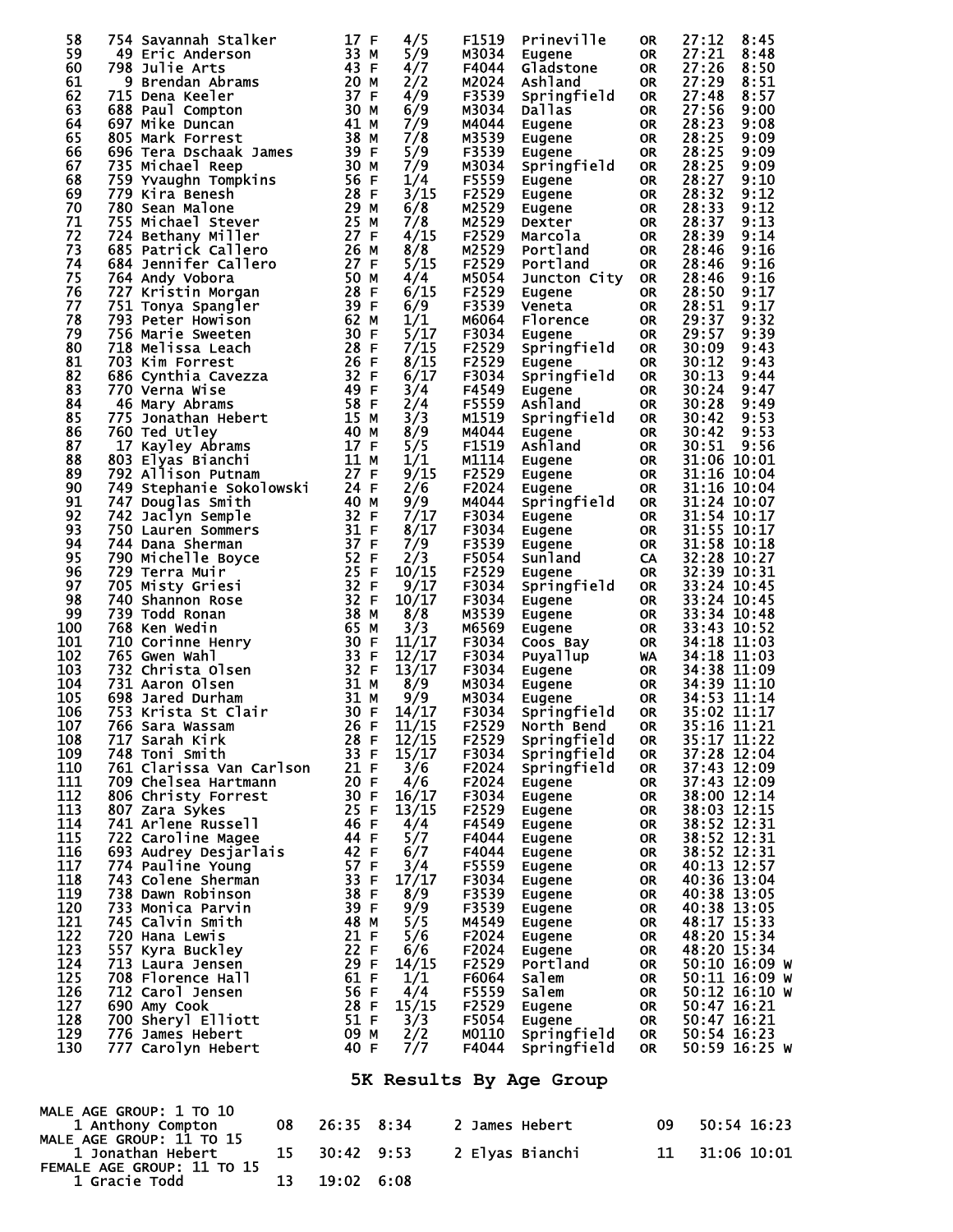| MALE AGE GROUP: 16 TO 19<br>1 Daniel Yager     | 18       | 19:27                | 6:16         |    |                                     | 17       | 19:59                      | 6:26 |
|------------------------------------------------|----------|----------------------|--------------|----|-------------------------------------|----------|----------------------------|------|
| FEMALE AGE GROUP: 16 TO 19                     |          |                      |              |    | 2 Cody Cross                        |          |                            |      |
| <b>1 K D Solomon</b>                           | 18       | 20:54                | 6:44         |    | 4 Savannah Stalker                  | 17       | 27:12                      | 8:45 |
| 2 Karen Eberle<br>3 Taylor Bundy               | 17<br>17 | 23:21<br>24:46       | 7:31<br>7:59 |    | 5 Kayley Abrams                     | 17       | 30:51                      | 9:56 |
| MALE AGE GROUP: 20 TO 24                       |          |                      |              |    |                                     |          |                            |      |
| 1 Trevor Stroh                                 | 24       | 22:57                | 7:24         |    | 2 Brendan Abrams                    | 20       | 27:29                      | 8:51 |
| FEMALE AGE GROUP: 20 TO 24<br>1 Sara Tompkins  | 20       | 26:08                | 8:25         |    | 4 Chelsea Hartmann                  | 20       | 37:43 12:09                |      |
| 2 Stephanie Sokolowski                         | 24       | 31:16 10:04          |              |    | 5 Hana Lewis                        | 21       | 48:20 15:34                |      |
| 3 Clarissa Van Carlson                         | 21       | 37:43 12:09          |              |    | 6 Kyra Buckley                      | 22       | 48:20 15:34                |      |
| MALE AGE GROUP: 25 TO 29<br>1 Luke Vaughn      | 27       | 16:55                | 5:27         |    | 5 Sara Bayes                        | 29       | 26:18                      | 8:28 |
| 2 Ben Davis                                    | 25       | 18:48                | 6:03         |    | 6 Sean Malone                       | 29       | 28:33                      | 9:12 |
| 3 Alex Dobler                                  | 25       | 21:14                | 6:50         |    | 7 Michael Stever                    | 25       | 28:37                      | 9:13 |
| 4 Jonathan Woody<br>FEMALE AGE GROUP: 25 TO 29 | 25       | 23:36                | 7:36         |    | 8 Patrick Callero                   | 26       | 28:46                      | 9:16 |
| 1 Casey Bayes                                  | 29       | 23:23                | 7:32         |    | 9 Allison Putnam                    | 27       | 31:16 10:04                |      |
| 2 Ashley Neet                                  | 27       | 25:55                | 8:21         |    | 10 Terra Muir                       | 25       | 32:39 10:31                |      |
| 3 Kira Benesh                                  | 28<br>27 | 28:32<br>28:39       | 9:12<br>9:14 |    | 11 Sara Wassam<br>12 Sarah Kirk     | 26<br>28 | 35:16 11:21<br>35:17 11:22 |      |
| 4 Bethany Miller<br>5 Jennifer Callero         | 27       | 28:46                | 9:16         |    | 13 Zara Sykes                       | 25       | 38:03 12:15                |      |
| 6 Kristin Morgan                               | 28       | 28:50                | 9:17         |    | 14 Laura Jensen                     | 29       | 50:10 16:09                |      |
| 7 Melissa Leach<br>8 Kim Forrest               | 28<br>26 | 30:09<br>30:12       | 9:43<br>9:43 |    | 15 Amy Cook                         | 28       | 50:47 16:21                |      |
| MALE AGE GROUP: 30 TO 34                       |          |                      |              |    |                                     |          |                            |      |
| 1 Jeramy Martin                                | 34       | 20:17                | 6:32         |    | 6 Paul Compton                      | 30       | 27:56                      | 9:00 |
| 2 Nick Spicher                                 | 32       | 21:08                | 6:49         |    | 7 Michael Reep                      | 30       | 28:25                      | 9:09 |
| 3 Moises Lucero<br>4 Eric Risdal               | 31<br>33 | 21:48<br>26:36       | 7:01<br>8:34 |    | 8 Aaron Olsen<br>9 Jared Durham     | 31<br>31 | 34:39 11:10<br>34:53 11:14 |      |
| 5 Eric Anderson                                | 33       | 27:21                | 8:48         |    |                                     |          |                            |      |
| FEMALE AGE GROUP: 30 TO 34                     |          |                      |              |    |                                     |          |                            |      |
| 1 Renee Knapp<br>2 Lynne Quattrone             | 31<br>30 | 19:35<br>25:26       | 6:18<br>8:12 |    | 10 Shannon Rose<br>11 Corinne Henry | 32<br>30 | 33:24 10:45<br>34:18 11:03 |      |
| 3 Katie Farmer                                 | 30       | 26:39                | 8:35         |    | 12 Gwen Wahl                        | 33       | 34:18 11:03                |      |
| 4 Chandra Legue                                | 33       | 26:43                | 8:36         |    | 13 Christa Olsen                    | 32       | 34:38 11:09                |      |
| 5 Marie Sweeten<br>6 Cynthia Cavezza           | 30<br>32 | 29:57<br>30:13       | 9:39<br>9:44 |    | 14 Krista St Clair<br>15 Toni Smith | 30<br>33 | 35:02 11:17<br>37:28 12:04 |      |
| 7 Jaclyn Semple                                | 32       | 31:54 10:17          |              |    | 16 Christy Forrest                  | 30       | 38:00 12:14                |      |
| 8 Lauren Sommers                               | 31       | 31:55 10:17          |              |    | 17 Colene Sherman                   | 33       | 40:36 13:04                |      |
| 9 Misty Griesi<br>MALE AGE GROUP: 35 TO 39     | 32       | 33:24 10:45          |              |    |                                     |          |                            |      |
| 1 Joshua Gordon                                | 36       | 16:56                | 5:27         |    | 5 Evan St Cyr                       | 36       | 25:00                      | 8:03 |
| 2 John Howe                                    | 36       | 19:05                | 6:09         |    | 6 Tyler James                       | 36       | 25:43                      | 8:17 |
| 3 Loren Kerns<br>4 Randy Mitts                 | 39<br>36 | 20:51<br>22:01       | 6:43<br>7:06 |    | 7 Mark Forrest<br>8 Todd Ronan      | 38<br>38 | 28:25<br>33:34 10:48       | 9:09 |
| FEMALE AGE GROUP: 35 TO 39                     |          |                      |              |    |                                     |          |                            |      |
| 1 Laurie Vancurler                             | 39       | 23:17                | 7:30         |    | 6 Tonya Spangler                    | 39       | 28:51                      | 9:17 |
| 2 Jennie Kolpak<br>3 Jennifer Desloges         | 35<br>37 | 25:00                | 8:03         |    | 7 Dana Sherman                      | 37<br>38 | 31:58 10:18                |      |
| 4 Dena Keeler                                  | 37       | 25:07<br>27:48       | 8:05<br>8:57 |    | 8 Dawn Robinson<br>9 Monica Parvin  | 39       | 40:38 13:05<br>40:38 13:05 |      |
| 5 Tera Dschaak James                           | 39       | 28:25                | 9:09         |    |                                     |          |                            |      |
| MALE AGE GROUP: 40 TO 44                       | 42       |                      | 6:06         |    | 6 Chester Miller                    |          |                            | 7:32 |
| 1 James Kiley<br>2 Byrke Beller                | 43       | 18:56<br>19:10       | 6:11         |    | 7 Mike Duncan                       | 41<br>41 | 23:24<br>28:23             | 9:08 |
| 3 Scott James                                  | 43       | 22:01                | 7:05         |    | 8 Ted Utley                         | 40       | 30:42                      | 9:53 |
| 4 Alan Bianchi                                 | 41<br>44 | 22:54<br>23:06       | 7:23<br>7:27 | 9. | Douglas Smith                       | 40       | 31:24 10:07                |      |
| 5 Tom Pattee<br>FEMALE AGE GROUP: 40 TO 44     |          |                      |              |    |                                     |          |                            |      |
| 1 Colleen Wedin                                | 41       | 20:48                | 6:42         |    | 5 Caroline Magee                    | 44       | 38:52 12:31                |      |
| 2 Caroline Faure                               | 42       | 25:49                | 8:19         |    | 6 Audrey Desjarlais                 | 42       | 38:52 12:31<br>50:59 16:25 |      |
| 3 Matthew Vancurler<br>4 Julie Arts            | 40<br>43 | 26:15<br>27:26       | 8:27<br>8:50 |    | 7 Carolyn Hebert                    | 40       |                            |      |
| MALE AGE GROUP: 45 TO 49                       |          |                      |              |    |                                     |          |                            |      |
| 1 Joe Dudman                                   | 46       | 17:22                | 5:36         |    | 4 Darrin McLaughlin                 | 46       | 25:17 8:09                 |      |
| 2 Dave Peterson<br>3 Jason waalkes             | 46<br>45 | 18:56<br>19:42       | 6:06<br>6:21 |    | 5 Calvin Smith                      | 48       | 48:17 15:33                |      |
| FEMALE AGE GROUP: 45 TO 49                     |          |                      |              |    |                                     |          |                            |      |
| 1 Charlie Solomon                              | 47       | 20:35                | 6:38         |    | 3 Verna Wise                        | 49       | $30:24$ 9:47               |      |
| 2 Billie Moser<br>MALE AGE GROUP: 50 TO 54     | 46       | 26:06                | 8:24         |    | 4 Arlene Russell                    | 46       | 38:52 12:31                |      |
| 1 Dan Jackson                                  | 52       | 17:28                | 5:38         |    | 3 John Boyce                        | 53       | 21:58                      | 7:05 |
| 2 Tom Reitmann                                 |          |                      | 6:28         |    | 4 Andy Vobora                       | 50       | 28:46                      | 9:16 |
| FEMALE AGE GROUP: 50 TO 54                     | 50       | 20:06                |              |    |                                     |          |                            |      |
|                                                |          |                      |              |    |                                     |          |                            |      |
| 1 Kathleen Dugan<br>2 Michelle Boyce           | 50<br>52 | 24:11<br>32:28 10:27 | 7:47         |    | 3 Sheryl Elliott                    | 51       | 50:47 16:21                |      |
| MALE AGE GROUP: 55 TO 59                       |          |                      |              |    |                                     |          |                            |      |
| 1 Larry Coxe                                   | 55       | 19:19                | 6:13         |    | 3 Arnie Abrams                      | 58       | 25:10                      | 8:06 |
| 2 Daniel Smith<br>FEMALE AGE GROUP: 55 TO 59   | 58       | 23:43                | 7:38         |    |                                     |          |                            |      |
| 1 Yvaughn Tompkins<br>2 Mary Abrams            | 56<br>58 | 28:27<br>30:28       | 9:10<br>9:49 |    | 3 Pauline Young<br>4 Carol Jensen   | 57<br>56 | 40:13 12:57<br>50:12 16:10 |      |